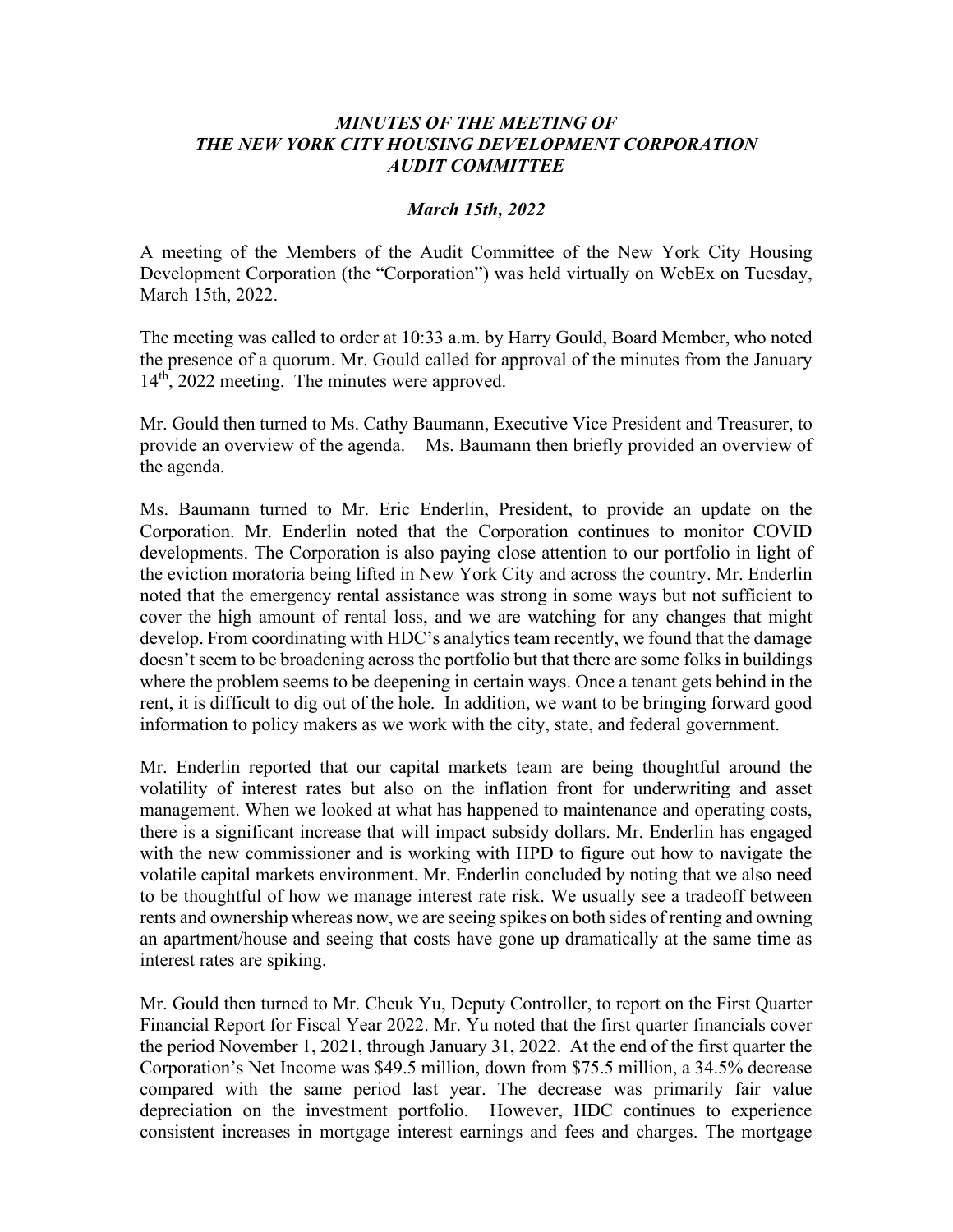interest earnings increased by 15.8% from the previous year. Total assets were at \$24.5 billion, an increase of \$72.0 million or 0.03% from fiscal year end 2021. The increase was due to the Corporation's mortgage lending activities. Mortgage advances as of the first quarter were in excess of \$753.1 million. HDC's mortgage loan portfolio, which comprises 78.8% of total assets, has performed well, delinquency rates have remained below 2% of monthly billings. Total Liabilities were \$20.8 billion, an increase of \$22.5 million or 0.11% from fiscal year end 2021. There was a net decrease in Bonds Payable of \$28.1 million. Bond issuances as of the first quarter were \$512.5 million, offset by \$538.3 million in principal repayments. Net Position at the end of the first quarter was \$3.8 billion, an increase of \$49.5 million, or 0.3% increase from fiscal year end 2021. The increase was generated from operating revenues of \$193.4 million, offset by operating expenses of \$111.6 million and non-operating expenses of \$32.3 million.

Mr. Gould then turned to Ms. Ellen Duffy, Executive Vice President of Debt Issuance and Finance, to present the Corporation's Annual Debt Report as of January 31<sup>st</sup>, 2022. Ms. Duffy noted that the last debt report presented to the Audit Committee was as of November 30, 2021. During this time, the Corporation issued four series of Open Resolution bonds in the amount of \$469.2 million. There were bond redemptions in two series of Open Resolution bonds in the amount of \$61.5 million and one stand-alone bond series in the amount of \$68.9 million. The Corporation's debt outstanding as of January 31, 2022 is approximately \$14.5 billion. The Corporation's statutory debt capacity is \$17 billion.

Mr. Gould turned again to Ms. Duffy to provide the Corporation's Investment Report as of February 22, 2022. Funds under management totaled approximately \$5.4 billion. This report reflects routine investment activity.

Mr. Gould then recognized Ms. Mary Hom, Chief Risk Officer, for the counterparty credit risk exposure report. Ms. Hom noted that the report before the Committee was dated as of February 28, 2022, and the previous report to the Audit Committee was dated December 31, 2021. There was one rating agency action of note: Royal Bank of Canada was upgraded by Moody's to Aa1 from Aa2 based on the Bank's successful track record for earnings stability and diversified business mix. There were no new approved counterparties. HDC's counterparty exposure remains diversified with the largest exposures continuing to be with FNMA and FHLMC. Investments rated double-A or higher were 58% of total investments, unchanged versus the last report. Investments rated triple-B or not rated were 21% of total investments, versus 23% at the last report, and are fully collateralized by high quality U.S. Treasury/Agency securities and/or FHLB letters-of-credit. Ms. Hom concluded by noting that HDC exposure to liquidity providers was \$355.0 million, unchanged since the last report.

Mr. Gould then called upon Ms. Hom for the Internal Audit report. Ms. Hom noted that since the last report to the Audit Committee on January 14, 2022, three internal audits were completed. On the 2021 Employee Expenses audit, Ms. Hom noted that the objectives of the audit were to: (1) evaluate the effectiveness of internal controls over employee expense reimbursements and other related expenses to ensure they were appropriate, properly authorized, and accurately recorded; and (2) evaluate and test compliance with the Corporation's policies and procedures relating to employee and other related expenses. Ms. Hom reported that management has effective controls in place to ensure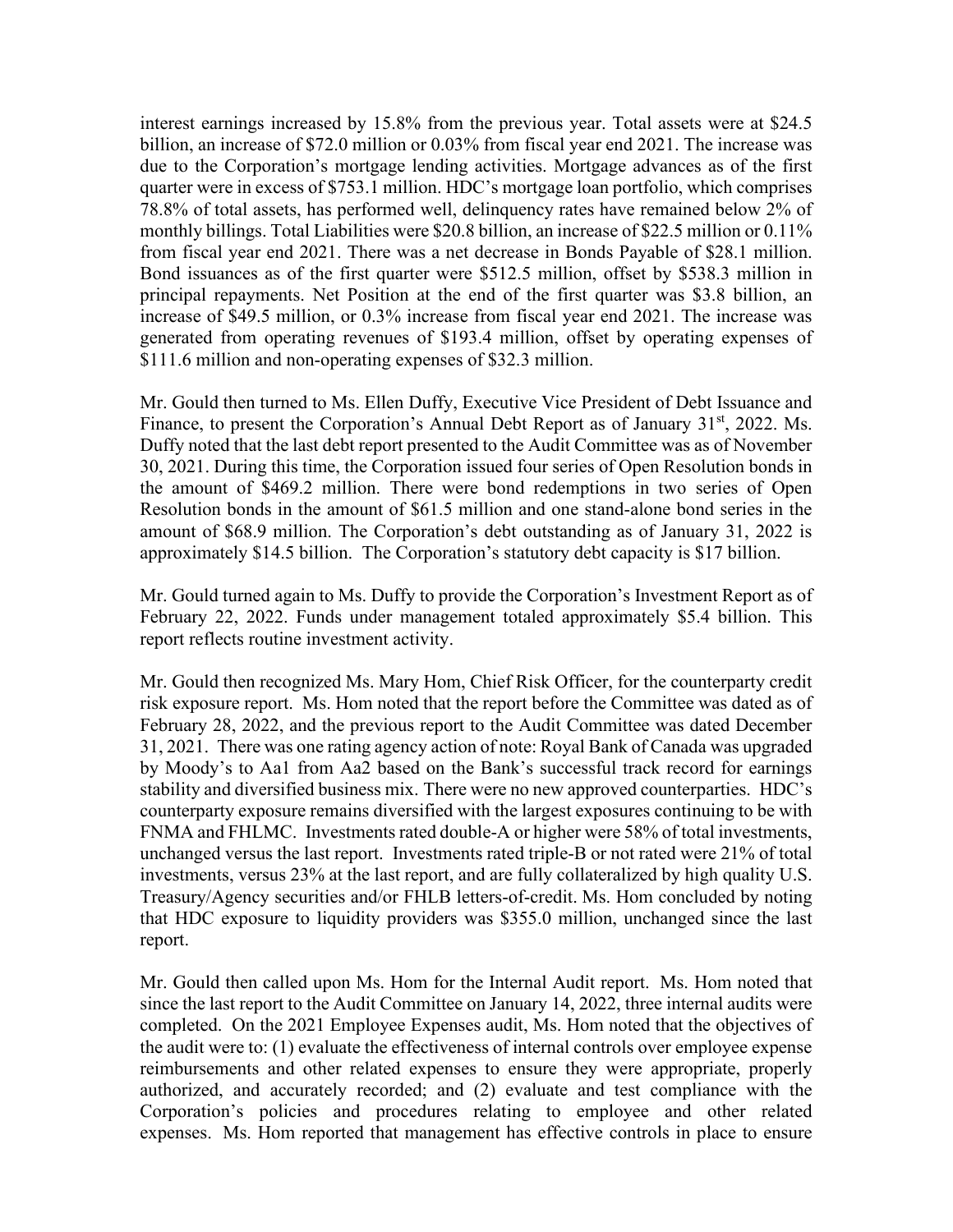employee reimbursement and vendor payments are properly authorized, appropriate, and accurately recorded. A review of the selected expenses determined that employees generally complied with the policies and procedures for processing employee reimbursements and vendor payments.

Ms. Hom then reported on the 2021 President's Office Expenses audit. The objectives of this audit were to: (1) determine accuracy of the President's Office expenses recorded in Oracle and ensure they are accurately reflected in the General Ledger, and (2) determine whether the expenses classified under the President's Office adhere to the applicable policies and procedures for employee expense reimbursements. Upon completion of this audit, there were no major matters involving internal control and its operation that were considered to be material weaknesses. The Corporation's guidelines were effective, and the President's Office expenses were processed with supporting documentation and correctly recorded according to the policies in the Employee Handbook. Ms. Hom then reminded the Committee that the President's Office Expenses and Employee Expenses audits are required to be performed each year pursuant to the 2003 Memorandum of Understanding between HDC and the City's Department of Investigation.

Ms. Hom then reported on the 2021 Procurement agile audit. Ms. Hom noted that three tests were performed: (1) Verify that purchases were expensed to appropriate accounts; (2) Determine if receipts of materials and supplies were recorded accurately and timely; and (3) Determine if purchase orders that were processed during the remote working environment were accurate, complete, done timely, and properly authorized in accordance with corporate policies and procedures. Ms. Hom reported that there were no material misstatements or inaccuracies in the data reviewed. Ms. Hom concluded by noting that purchase orders were completed, and invoices were properly approved and accurately recorded to the appropriate expense accounts.

At 10:45 a.m., with no further business, the meeting was adjourned.

Respectfully submitted,

Austin Chin

Austin Chin